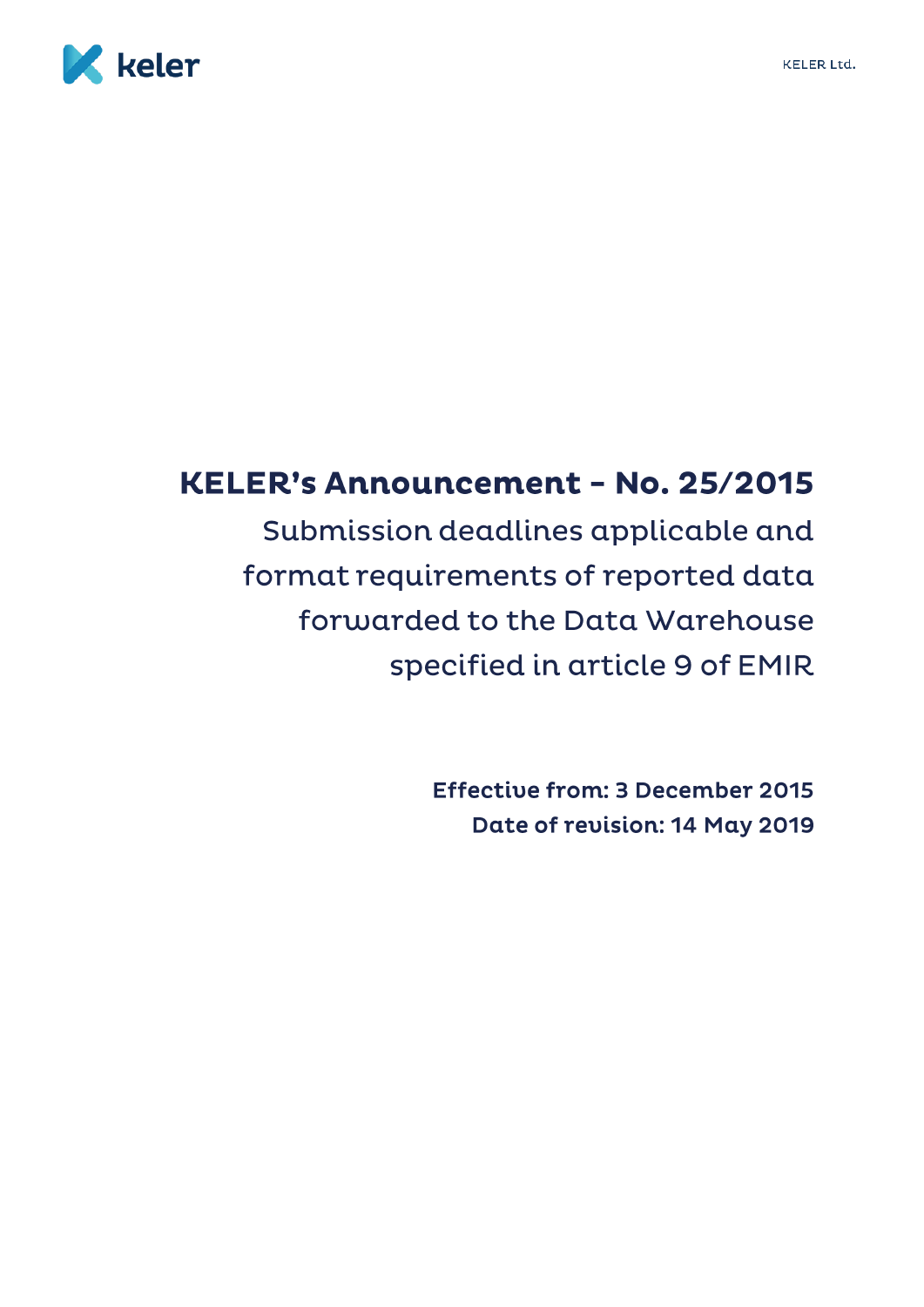

## **Handling of reports**

The Client may submit reports to KELER in the following ways:

- **Manual upload** to the Trade Reporting system in which case the result of the formal-logical check performed by KELER is available immediately during the upload, and the status sent by the Data Warehouse is also available on the website after the processing is completed.
- **By calling** KELER's Customer Service in which case the result of the formal-logical check performed by KELER and the result of processing in the Data Warehouse are both displayed in the response to the service call.

KELER's Trade Reporting system makes available to clients – based on a separate request –, in addition to the option to upload reports on the web interface, the use of a web service where the reports that are published as part of the solution are received. The web service function can be used for the automatic submission and status queries of client reports, and it is also necessary for the web-based interpretation of various formal and substantive errors and for the use of the monitoring and query functions located there.

Clients indicate their requests for the web service on the Data Sheet associated with the Trade Reporting agreement. KELER accepts the request and ensures that the client can use the service as soon as possible.

KELER's Trade Reporting system forwards the reports it receives to the trade database immediately after it receives them.

KELER considers the report sent by the Client accepted if it is successfully received electronically and the order is not rejected for formal or logical reasons.

A condition of the satisfaction of the reporting obligation stipulated by EMIR is acceptance by the trade database and the confirmation thereof, sent by the trade database.

Reports sent with erroneous content or sent accidentally cannot be cancelled; however, they may be modified or deleted by sending in a new report.

### **Operating hours**

**The Trade Reporting platform** provided by KELER is available on banking days **between 08:30 and 6:00 pm**.

During this period, reports can be forwarded to KELER manually or via the web service, and confirmations of submitted or uploaded reports are also available during this period pursuant to the relevant receipt and confirmation deadlines.

Outside the above-mentioned operating hours, KELER's Trade Reporting system will not be available, in other words, no new reports can be uploaded, and the monitoring functions related to previously submitted reports will not be available for viewing.